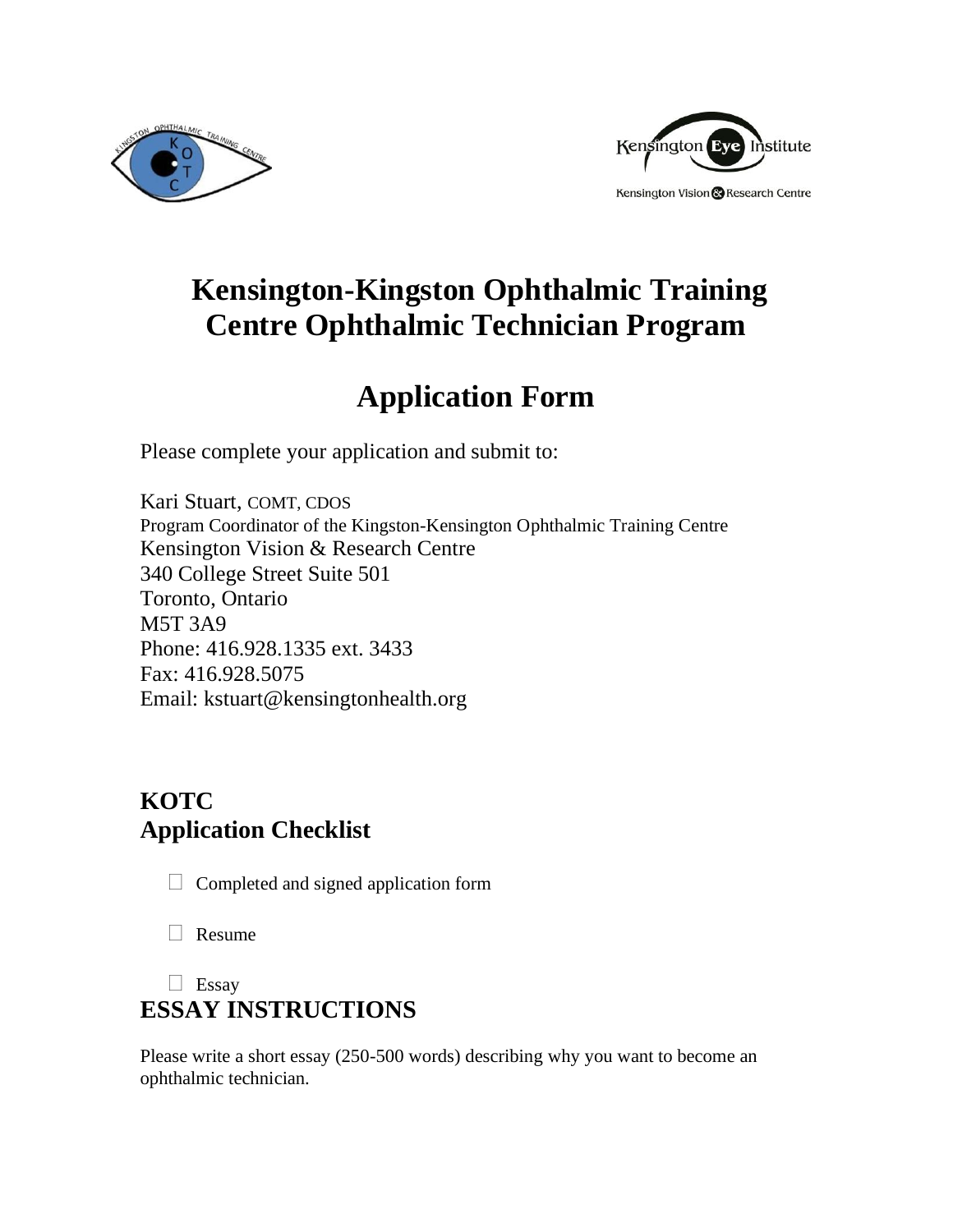### **APPLICATION FORM - KOTC – OT Program**

The KOTC will use the personal information you provide on this application only for admission purposes in determining eligibility for enrolment into the program. For more information, please contact Kari Stuart at the above address.

| Surname             | <b>First Name</b>     | Middle Name |
|---------------------|-----------------------|-------------|
|                     |                       |             |
|                     |                       |             |
| Address             |                       |             |
|                     |                       |             |
|                     |                       |             |
| City                | Province              | Postal Code |
|                     |                       |             |
|                     |                       |             |
| Telephone (primary) | Telephone (alternate) | email       |
|                     |                       |             |
|                     |                       |             |

| <b>Education</b>         | <b>Name and Location of Institution</b> | Degree / Diploma or Grades Completed |
|--------------------------|-----------------------------------------|--------------------------------------|
| <b>High School</b>       |                                         |                                      |
| Post<br><b>Secondary</b> |                                         |                                      |
| Other                    |                                         |                                      |

| <b>Employment History</b>                   |        |                    |  |  |  |
|---------------------------------------------|--------|--------------------|--|--|--|
| Last Position: Name and Address of Employer |        |                    |  |  |  |
|                                             |        |                    |  |  |  |
|                                             |        |                    |  |  |  |
|                                             |        |                    |  |  |  |
| Position Held                               | Duties | Reason for Leaving |  |  |  |
|                                             |        |                    |  |  |  |
|                                             |        |                    |  |  |  |
|                                             |        |                    |  |  |  |
|                                             |        |                    |  |  |  |
|                                             |        |                    |  |  |  |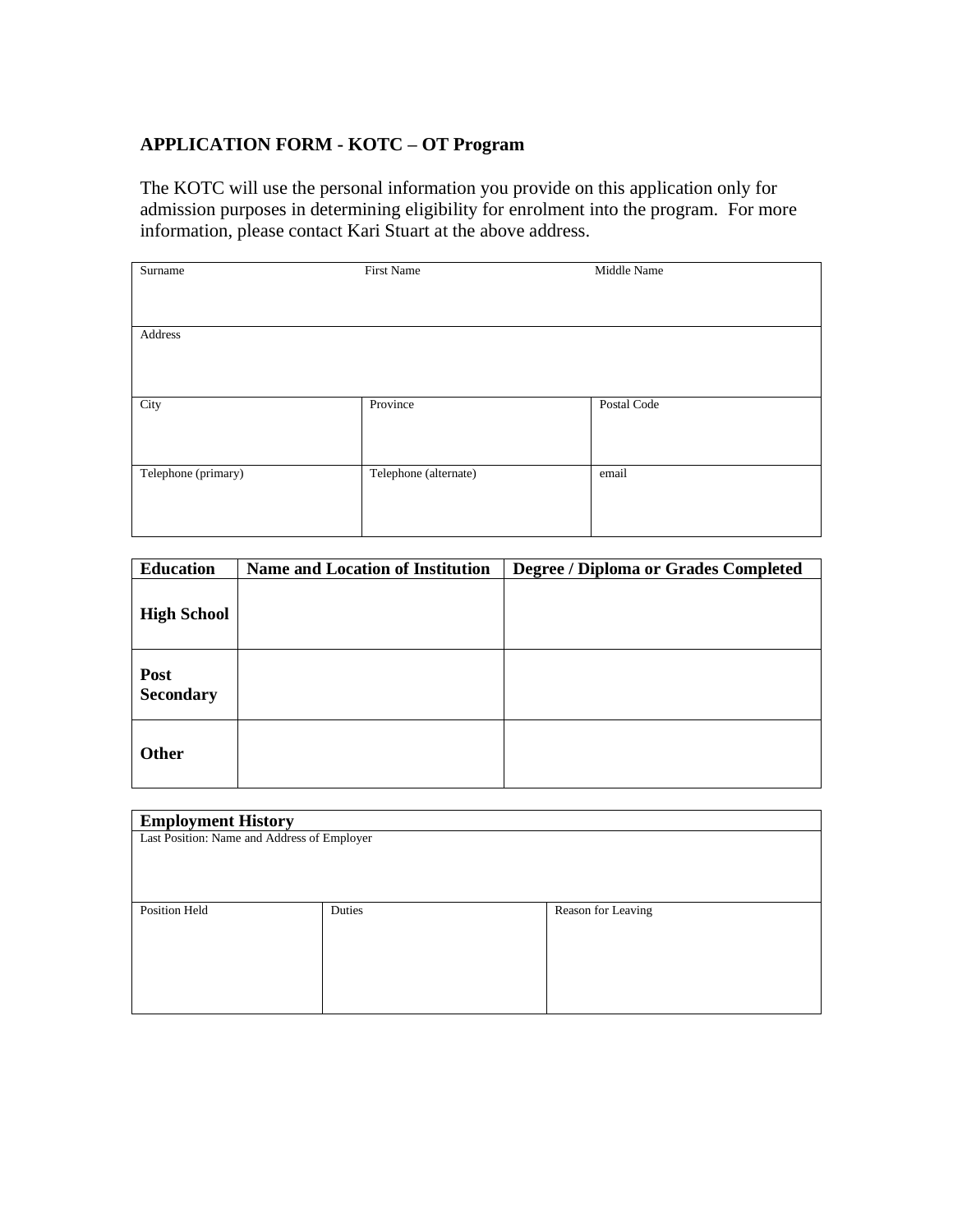### **APPLICATION FORM - KOTC – OT Program**

| <b>Employment History</b>                                   |        |                    |  |  |
|-------------------------------------------------------------|--------|--------------------|--|--|
| 2 <sup>nd</sup> Last Position: Name and Address of Employer |        |                    |  |  |
|                                                             |        |                    |  |  |
|                                                             |        |                    |  |  |
|                                                             |        |                    |  |  |
| Position Held                                               | Duties | Reason for Leaving |  |  |
|                                                             |        |                    |  |  |
|                                                             |        |                    |  |  |
|                                                             |        |                    |  |  |
|                                                             |        |                    |  |  |
|                                                             |        |                    |  |  |

| <b>Employment History</b>                       |        |                    |  |  |
|-------------------------------------------------|--------|--------------------|--|--|
| 3rd Last Position: Name and Address of Employer |        |                    |  |  |
|                                                 |        |                    |  |  |
|                                                 |        |                    |  |  |
|                                                 |        |                    |  |  |
| Position Held                                   | Duties | Reason for Leaving |  |  |
|                                                 |        |                    |  |  |
|                                                 |        |                    |  |  |
|                                                 |        |                    |  |  |
|                                                 |        |                    |  |  |
|                                                 |        |                    |  |  |